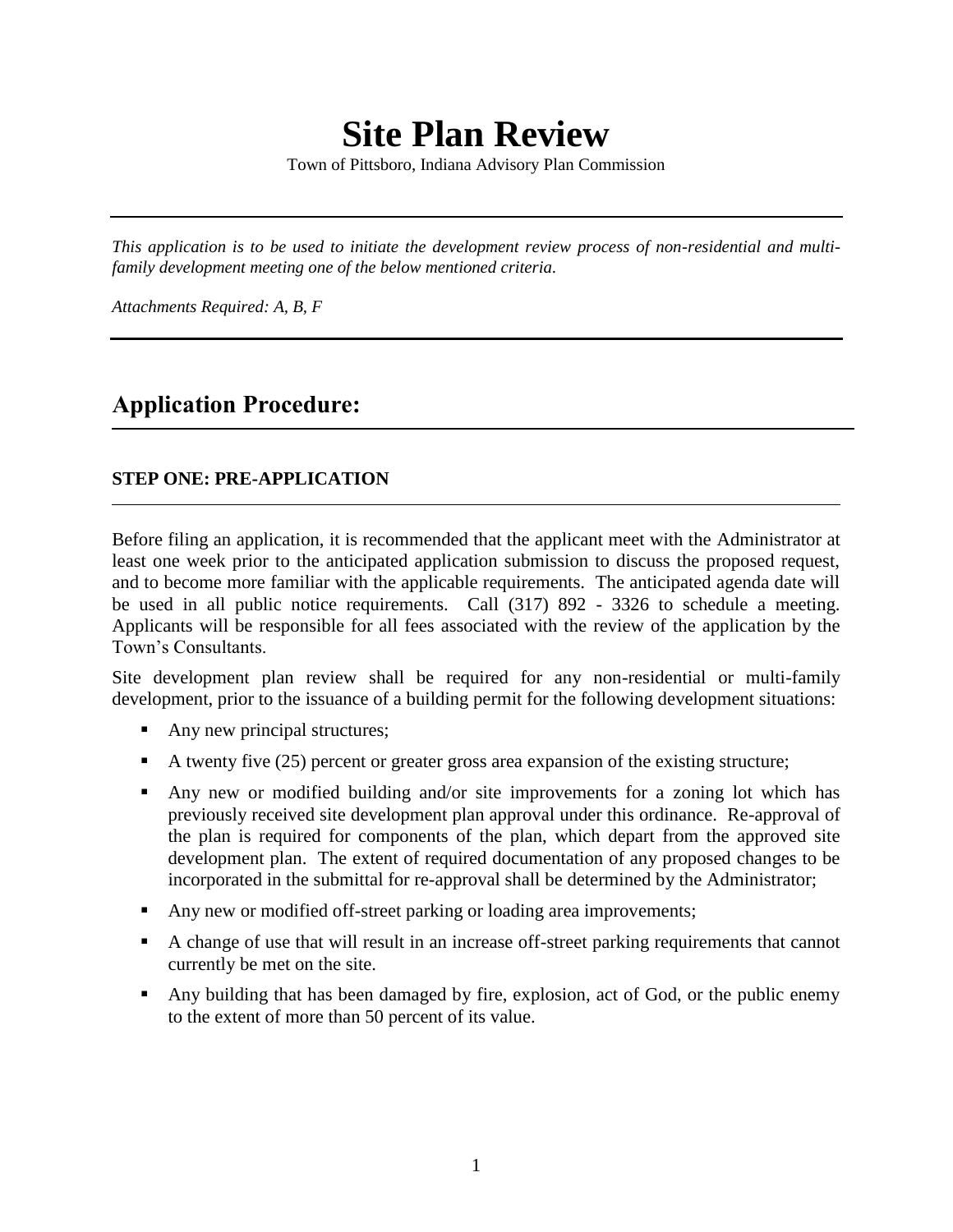#### **STEP TWO: APPLICATION**

Applications must be received at least 30 days before the desired hearing of the Plan Commission. At this time the Administrator will decide to either forward the site development plan to the Plan Commission for review and approval or conduct Administrator review and approval as authorized by the Town Council and Indiana Code Section 36-7-4-1402(C). Staff will notify petitioner when an application is considered complete and is accepted. Any deficiencies will be explained to the applicant. Applications submitted or completed after the posted deadline date will be placed on the next month's application cycle.

Applications, fees, and all required documentation must be submitted by 4:00 pm on the deadline date. These documents are to be submitted to the Town of Pittsboro Town Hall, P.O. Box 185, Pittsboro, Indiana, 46167.

The items below are required in order to complete your application and shall be submitted when your application is filed.

| <b>J</b> Application Form |  |
|---------------------------|--|
|                           |  |

- All items must be completed fully and either typewritten or printed in ink.
- The application must be signed by the applicants and notarized.

#### **Application Fee**

- Please refer to Attachment B for the fee schedule.
- Checks are to be made payable to the Town of Pittsboro and submitted to the Clerk-Treasurer.
- **Attachment A: Affidavit of Ownership**

**Attachment B: Application Fees**

**Attachment F: Site Plan Review**

**Covenants and Restrictions** *(if any)*

#### **Aerial Location Map**

- Aerial maps can be obtained from the Hendricks County Surveyor's Office, 355 South Washington Street, Danville, Indiana, 46122. (317) 745-9237 or an internet mapping source.
- Draw property lines of the site plan on the map.

- **Landscaping Plan**
- **Lighting Plan**
- **Site Plan**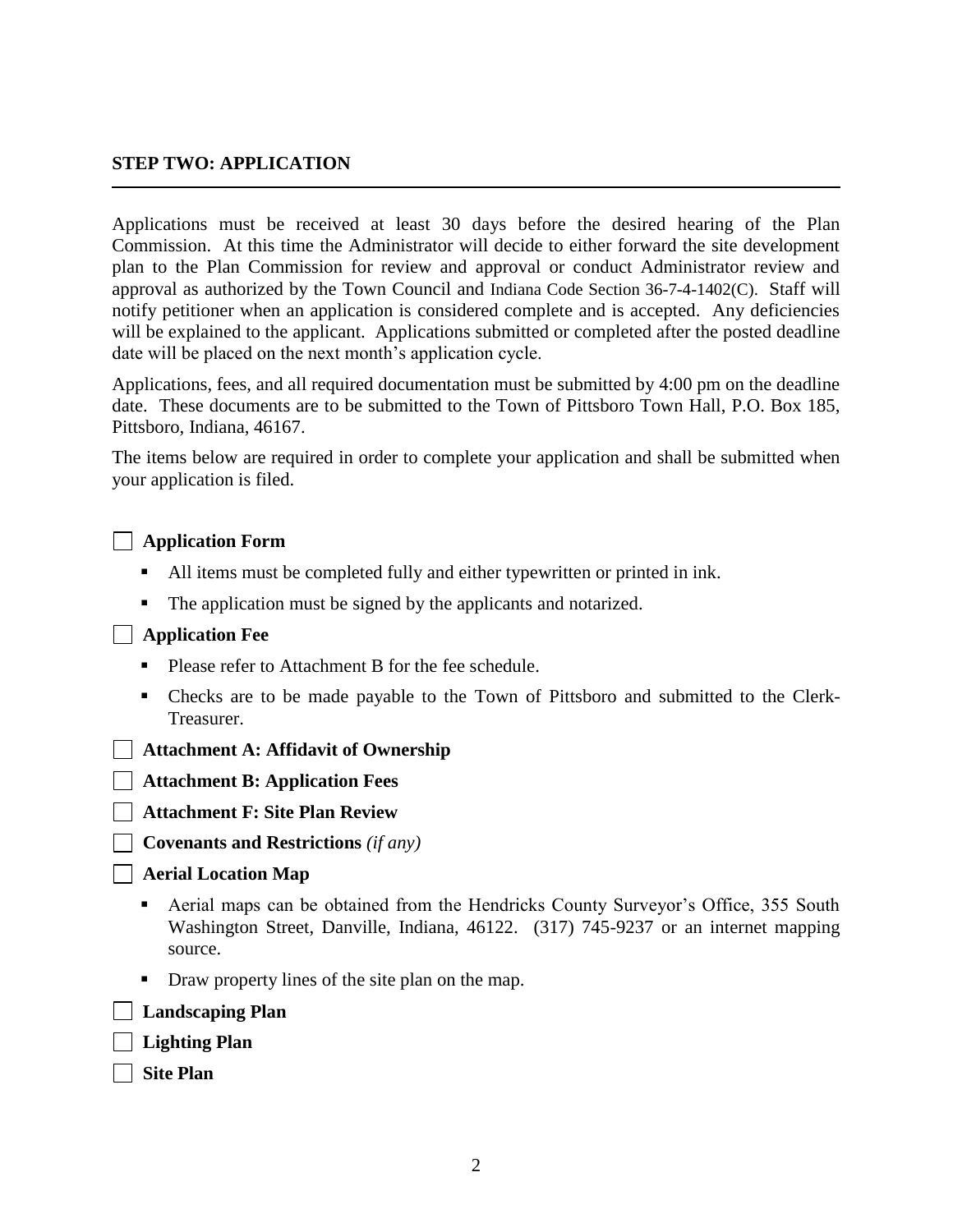Per the Town of Pittsboro Zoning Ordinance, the following shall be required for a Site Plan Review application. For more specific requirements, please refer to Section 11.11 of the Zoning Ordinance.

- 1) Completed application form provided by the Administrator.
- 2) Each application shall include three (3) copies of all full sized documents and drawings. For all graphic and plan drawings, a scale of not less than one inch equals one hundred feet (1"=100') shall be used. Individual sheets or drawings shall not exceed twenty-four (24) inches by thirty-six (36) inches. If the application is to be reviewed by the Plan Commission the applicant shall provide an additional fifteen (15) sets of drawings not exceeding twenty-four (24) inches by thirty-six (36) inches.
- 3) The names and addresses of persons and/or firm responsible for preparing the plan.
- 4) A site plan drawing including the following:
	- a) Date, north point and scale;
	- b) The dimensions of all lot and property lines, showing the relationship of the subject property to abutting properties and buildings within two hundred (200) feet;
	- c) Boundary lines of adjacent tracts of land, showing owners of record;
	- d) Legal description of the parcel;
	- e) Tax parcel Identification number;
	- f) Existing and proposed topography with contours at two (2) foot intervals;
	- g) Existing and proposed easements;
	- h) The location of existing and/or proposed fire hydrants;
	- i) For a site which includes existing structures or improvements, an indication of those improvements that are to remain and those which will be removed;
	- j) Underground storage tanks, if any;
	- k) General alignment and lengths of all streets and all property lines;
	- l) All building restriction lines, highway setback lines, easements, covenants, reservations and rights-of-way;
	- m) Streets, using the classification in the Subdivision Control Ordinance; alleys; easements and utilities, including street lighting and underground conduits for street lighting;
	- n) Driveways, entrances, exits, parking areas and sidewalks;
	- o) Calculations of the following, as applicable:
		- 1. Number of dwelling units or square footage of non-residential uses;
		- 2. Number of parking spaces;
		- 3. Number of loading spaces; and
		- 4. Quantities of landscape materials to be provided.
	- p) A lighting plan indicating all exterior building mounted and free-standing lights and structures including overall height, type of lamp, luminaries;
	- q) Preliminary exterior building elevations of all proposed structures and exterior elevations of existing buildings when existing buildings are proposed to be structurally altered. Elevations shall indicate the materials to be used in the design of the structure and the proposed color scheme;
	- r) Elevations of proposed signs as well as the materials and colors intended for the sign. "Typical" elevations shall be provided for wall mounted signs including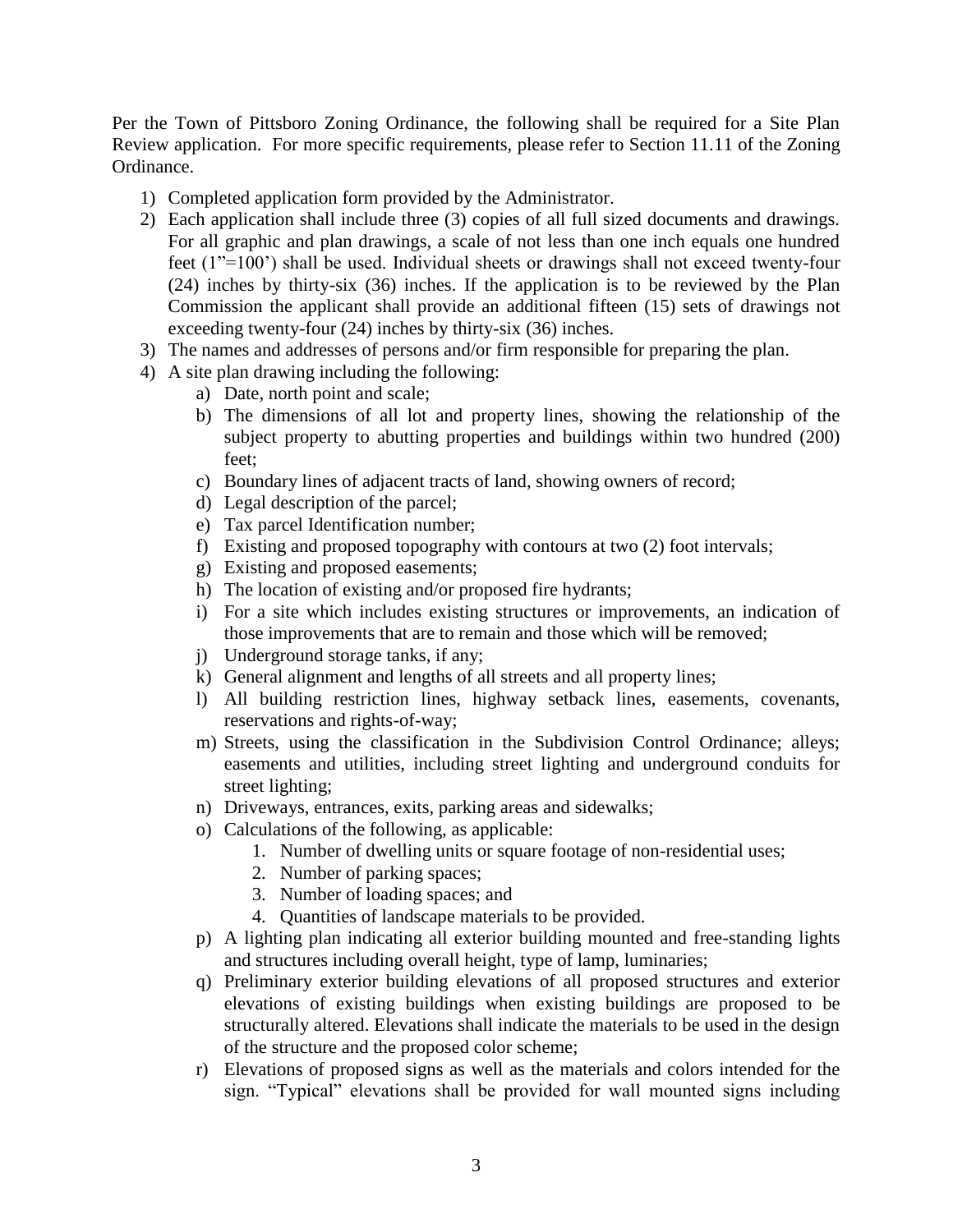renderings of all sign faces; views of supporting members, poles, bases and pedestals; side views which indicate both signage depth and projections; method of illumination, materials indications, and dimensions of all sign elements;

- s) Include the proposed name by which the project shall be legally or commonly known.
- t) Location, widths, and type of construction of all existing and proposed streets, street names, alleys, or other public ways and easements, railroad and utility rights-of way or easements, parks, wooded areas, cemeteries, water courses, drainage ditches, swamps, low areas subject to flooding, permanent buildings, bridges, and other data considered pertinent by the commission or the administrator for the subject land, and within three hundred (300) feet of the proposed project;
- u) Existing and proposed water mains, storm sewers, sanitary sewers, culverts, bridges, and other utility structures or facilities within, adjacent to, or serving the subject land, including pipe sizes, grades, and exact locations, as can best be obtained from public or private records;
- v) Existing zoning of the land and all adjacent lands;
- w) Existing contours based on U.S.G.S. datum with intervals of not more than five (5) feet where the slope is greater than ten percent (10%) and not more than two (2) feet where the slope is less than ten percent (10%). Elevations shall be based on sea level datum;
- x) The water elevation at the date of the survey of lakes, streams, or swamps within the project affecting it, as well as the approximate high and low water elevation of such lakes, streams, or swamps. The plan shall also show the contour line of the regulatory flood (100-year flood) elevation. All elevations shall be based on sea level datum;
- y) A statement of the proposed uses, stating the type and size of residential and nonresidential buildings, and the type of business, commercial or industry, so as to reveal the effect of the project on traffic, fire hazards, or congestion of population;
- z) Full description and details, including engineering calculations, for provision of storm water drainage plans and facilities;
- aa) Statement of proposed starting and completion dates for the project, including any proposed phasing and sequencing;
- bb) Radii, internal angles, points of curvature, tangent bearings and lengths of all arcs, chords and chord bearings;
- cc) Proposed covenants, restrictions, by-laws, or articles of incorporation affecting property owners and/or homeowners associations;
- dd) Accurate location of all survey monuments erected, corners, and other points established in the field in their proper places; and
- ee) Supplementary explanation of the specific type(s) of activities proposed on the site. Such information shall include, but is not limited to:
	- 1. Estimated number of employees, resident shoppers, residents, etc.;
	- 2. Hours of operation;
	- 3. Any changes anticipated in terms of dust, odor, smoke, fumes, noise, light, hazardous or noxious fumes, wellhead protection, etc.;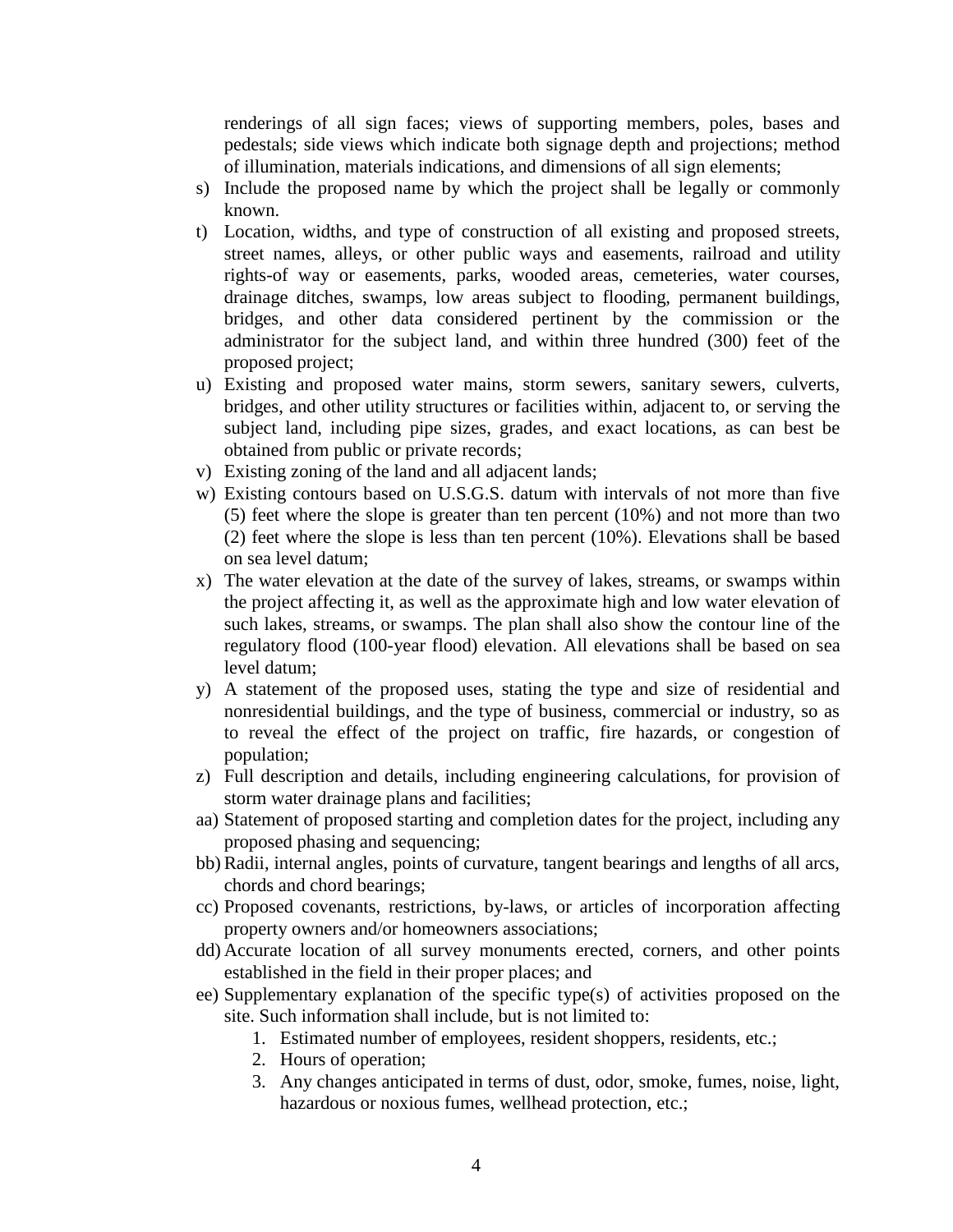- 4. Modifications to vegetative cover, drainage patterns, earth work, problem areas;
- 5. Any ancillary improvements that the applicant proposed to remedy or prevent problems created by the development; and
- 6. Draft version of any convents covenants and design guidelines, if applicable.

#### **STEP THREE: TECHNICAL REVIEW COMMITTEE**

The Technical Review Committee (TRC) has the review authority; if necessary, for the technical aspects of the application submittal. The TRC or Plan Commission staff will meet to discuss your proposal in the Town Hall approximately three (3) weeks before the desired hearing date. Plan Commission Staff will contact you with an appointment time. The TRC generally includes Plan Commission Staff; Engineer; Public Utility; Town Manager; Street Department, applicable School Superintendent; and applicable Safety Services. You or a designated representative with technical information regarding your submittal should attend. In some instances, additional information may be required by the TRC in order to complete a technical review of your application. This information must be submitted by the last day to submit information for the Staff Report.

#### **STEP FOUR: STAFF REPORT AND AGENDA**

After a thorough examination of information in the public record and findings from additional research, staff shall release the Staff Report and Agenda providing analysis of each agenda item. Such report shall be released along with the agenda a minimum of seven (7) days prior to the hearing. All documents, including revisions, to be studied and considered by staff for use in the Staff Report should be submitted no less than ten (10) days prior to the hearing. Any interested party may provide support documentation to be delivered to the Plan Commission members along with the Staff Report. To do so, the party must provide ten (10) copies of each document, which should be submitted no less than ten (10) days prior to the hearing.

#### **STEP FIVE: PLAN COMMISSION HEARING**

#### *Site Plan Review applications do not always need to go before the Plan Commission. Please check with Staff to determine the requirements of your particular application.*

The Plan Commission shall follow their adopted Rules of Procedure for the hearing, a copy of which is available at the Town Hall. Public hearings of the Plan Commission are generally held the fourth Tuesday of each month at 7:00 p.m. at the Pittsboro Town Hall. Always check with the Town Hall or Town Staff to verify the exact meeting date, place, and time should a conflict occur.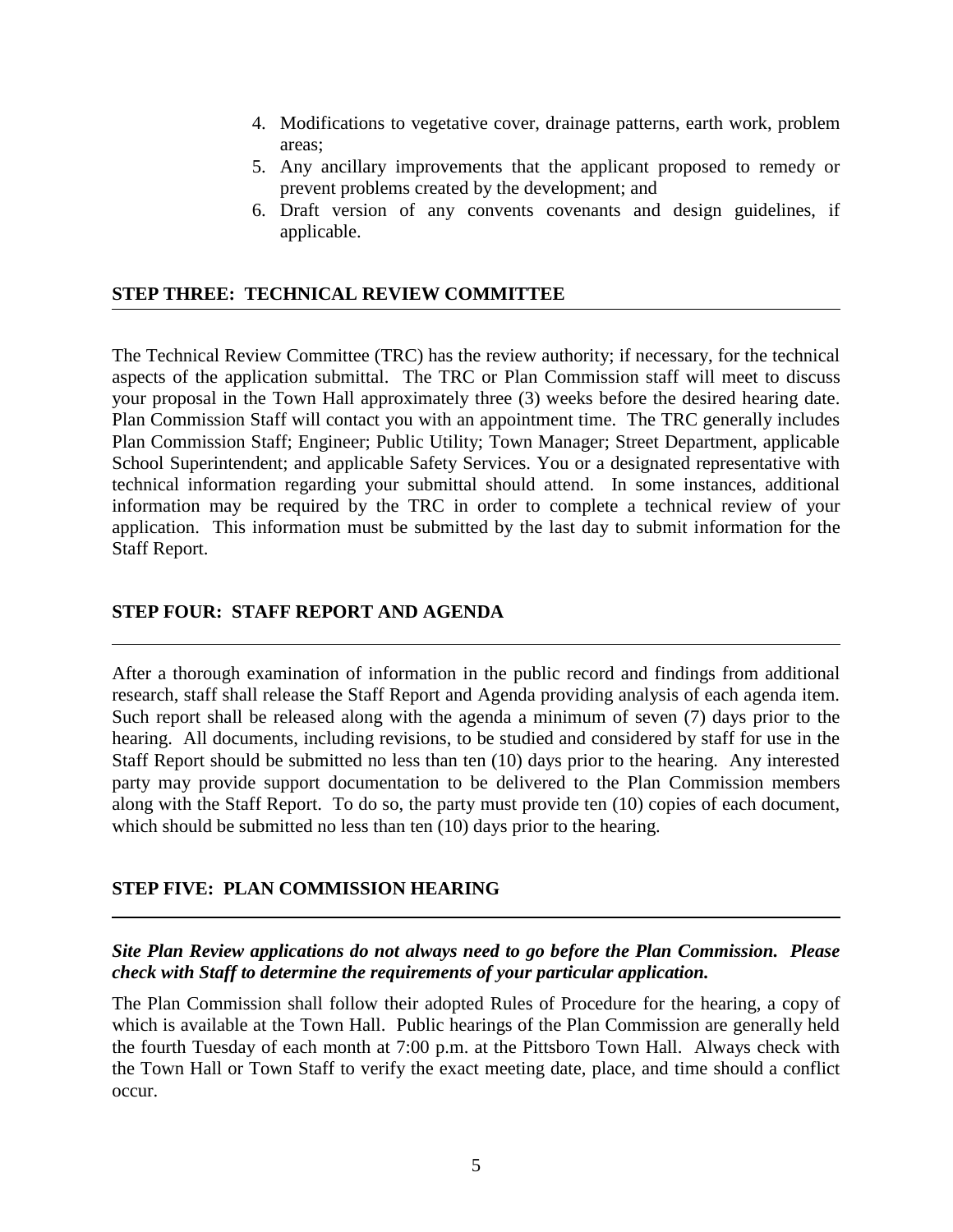When your request comes up on the agenda, you will be asked to present your request to the Commission. You may employ a representative for this purpose or do it yourself. You may use any maps or graphics that will assist in the presentation. If the Commission members need additional information, they will ask questions regarding your request. Following any questions, the Commission will take action on your application. They may approve, approve with conditions, or deny the application.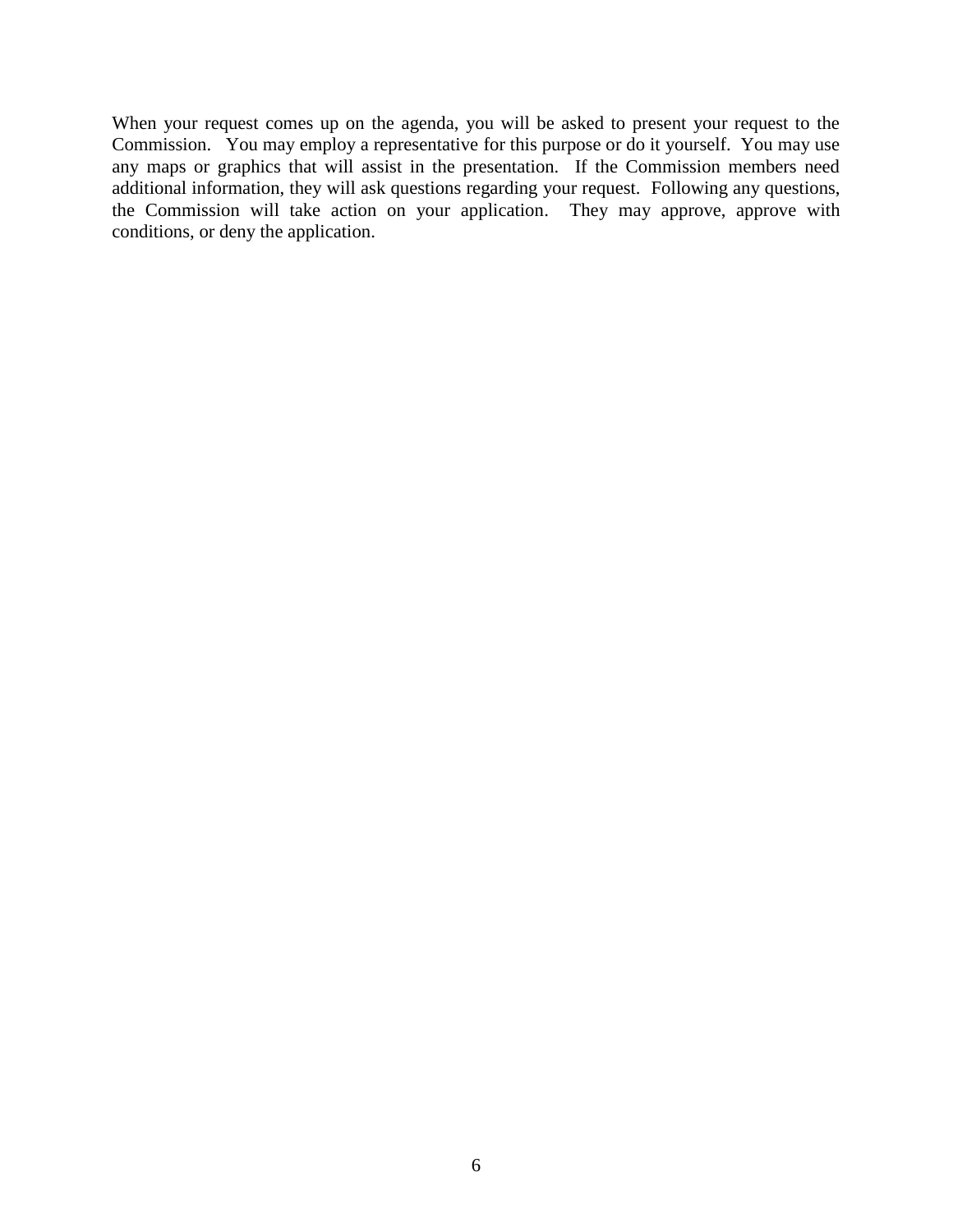## **SITE DEVELOPMENT PLAN REVIEW APPLICATION**

#### **1. Applicant(s)**

| Check One: | $\Box$ Owner | $\Box$ Agent<br>$\Box$ Lessee | Contract Purchaser |        | $\Box$ Other: |
|------------|--------------|-------------------------------|--------------------|--------|---------------|
| Name:      |              |                               |                    |        |               |
| Address:   |              |                               |                    |        |               |
| Phone:     |              | Fax:                          |                    | Email: |               |

### **2. Property Owner(s)**

If Applicant is not the Owner, attach completed **Attachment A: Affidavit of Ownership**

| Check if owner and applicant are same party. |  |  |  |  |  |
|----------------------------------------------|--|--|--|--|--|
| Name:                                        |  |  |  |  |  |
| Address:                                     |  |  |  |  |  |
| Email:<br>Phone:<br>Fax:                     |  |  |  |  |  |

## **3. Applicant's Contact Person, Attorney, and/or Project Engineer/Surveyor (if any)**

Any persons identified within this section are authorized to act on behalf of the petitioner.

| Check One: | $\Box$ Attorney | $\Box$ Agent | $\Box$ Engineer | $\Box$ Surveyor | $\Box$ Other: |
|------------|-----------------|--------------|-----------------|-----------------|---------------|
| Name:      |                 |              |                 |                 |               |
| Address:   |                 |              |                 |                 |               |
| Phone:     |                 | Fax:         |                 | Email:          |               |

| Check One: | $\Box$ Attorney | $\Box$ Agent | $\Box$ Engineer | $\Box$ Surveyor | $\Box$ Other: |
|------------|-----------------|--------------|-----------------|-----------------|---------------|
| Name:      |                 |              |                 |                 |               |
| Address:   |                 |              |                 |                 |               |
| Phone:     |                 | Fax:         |                 | Email:          |               |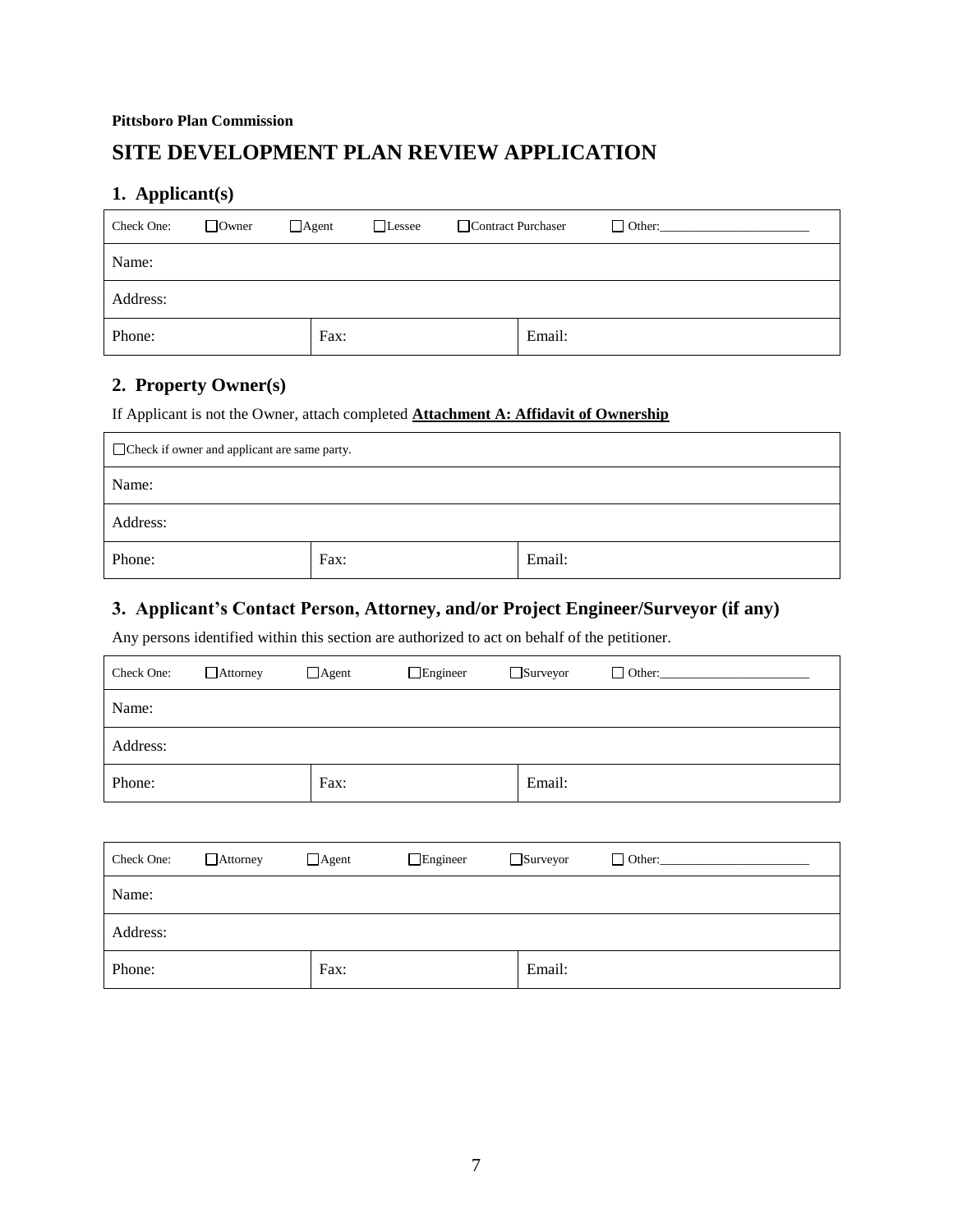#### **4. Site Information**

If only part of a parcel is requested for the Zoning Amendment, then write "PART" after the Tax Parcel Identification Number(s).

| Tax Parcel Identification Number(s):                                                          |
|-----------------------------------------------------------------------------------------------|
| Address: (Number and Street):                                                                 |
| Address: (City, Zip Code, State):                                                             |
| If no address, please provide a general street location from the closest street intersection: |

| Current Use<br>$\Box$ Residential<br>$\Box$ Agriculture<br>of Property: | $\Box$ Commercial<br>$\Box$ Industrial<br>$\Box$ Other: |
|-------------------------------------------------------------------------|---------------------------------------------------------|
| Zoning District:                                                        | Comprehensive Plan Designation:                         |
| Project Area (acres):                                                   | Overlay District (if applicable):                       |
| Public Utility upgrades proposed: $\Box$ Yes $\Box$ No                  |                                                         |

#### **The undersigned states the above information is true and correct as (s)he is informed and believes.**

| Signature(s) of Applicant(s): | Date: |
|-------------------------------|-------|
|                               |       |

#### **Notary Statement**

Sworn to and subscribed before me the

 $\frac{\text{day of}}{\text{day of}}$ 

Notary Public in and for the State of Indiana. Notary Public / Printed

My Commission expires: \_\_\_\_\_\_\_\_\_\_\_\_\_\_\_\_\_\_

Seal